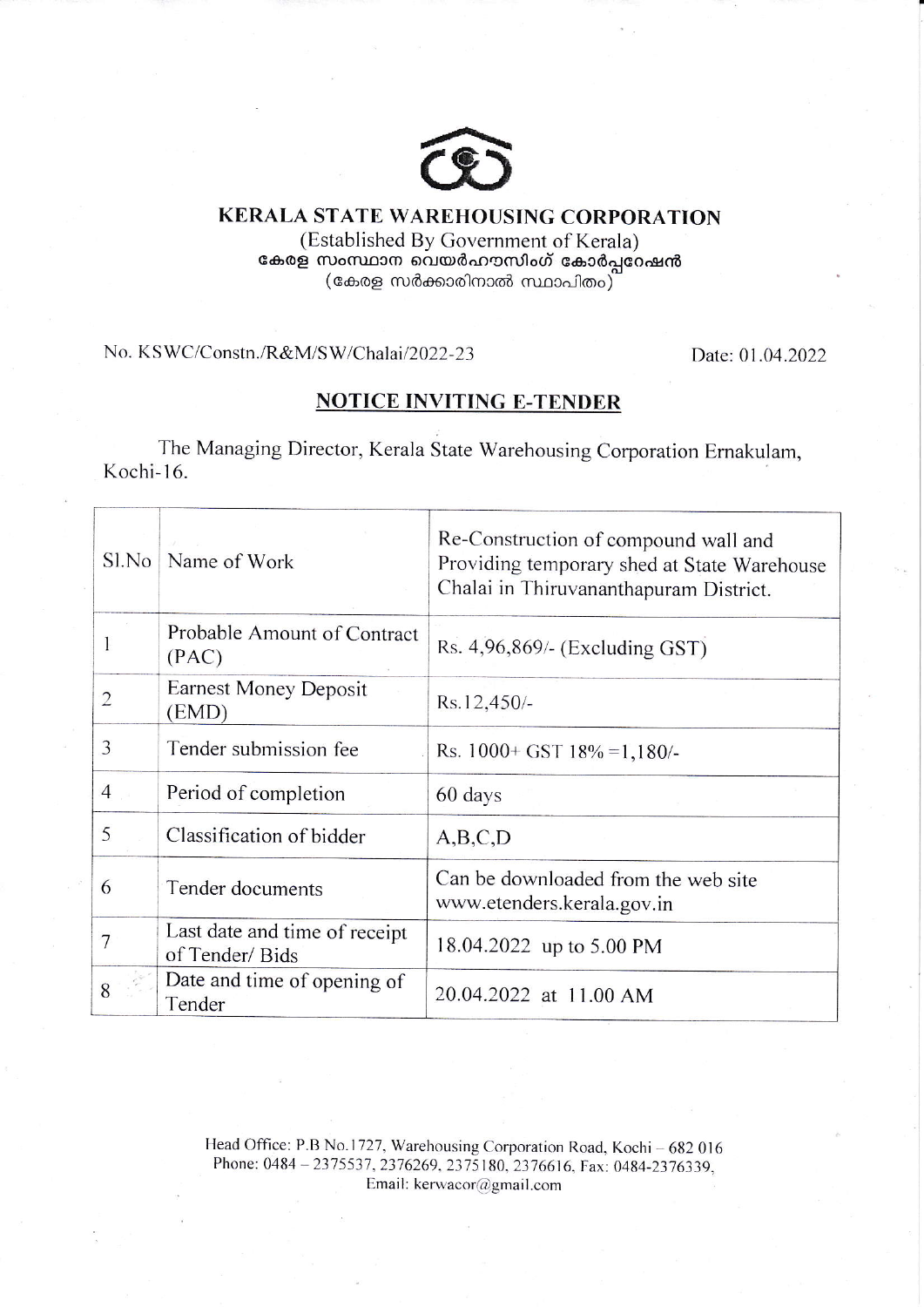Tender documents and tender schedule may be downloaded free of cost from the e-GP Website www.etenders.kerala.gov.in. A bid submission fee of Rs. 1,180/shall be remitted as online payment.

All bid/ tender documents are to be submitted online only and in the designated  $cover(s)/envelope(s)$  on the e-GP website. Tenders/ bids shall be accepted only through online mode on the e-GP website and no manual submission of the same shall be entertained. Late tenders will not be accepted.

Tender conditions duly filled and signed, copy of valid Registration certificate duly self attested, Original Preliminary Agreement in stamp paper worth Rs.200/-, E payment form duly filled and EMD exemption Certificate (if any) shall be submitted online and subsequently in a separate cover physically on or before 19.04.2022 5PM. More details on EMD & Cost of Tender documents/ bid submission fee are mentioned in the tender notice.

The bids shall be opened online at the office of the Managing Director, Kerala State Warehousing Corporation, PB No. 1727, Kochi-16 on 20.04.2022 at 11.00 AM by the Executive Engineer < Competent Tender Opening Authority> in the presence of the Bidders / their representatives who wish to attend at the above address. If the tender opening date happens to be on a holiday or non-working dav due to any other valid reason, the tender opening process will be done on the next working day at same time and place.

Online Tenders/ bids are to be accompanied with a preliminary agreement executed in Kerala stamp paper worth Rs.200/-. Tenders/ bids received online without the preliminary agreement will not be considered and shall be summarily rejected. Further details can be had from the NIT or Office of the Executive Engineer, Kerala State Warehousing Corporation during working hours.

All other existing conditions related to e-tendering of Kerala PWD will be applicable in this tender also. The Kerala State Warehousing Corporation will not be responsible for any error like missing of schedule data while downloading by the Bidder.

Managing Director  $\frac{06}{94}$  $\frac{1}{2}$ 

Head Office: P.B No. 1727, Warehousing Corporation Road, Kochi - 682 016 Phone: 0484 - 2375537, 2376269, 2375 180, 23766 16, Fax: 0484-2376339. Email: kerwacor@gmail.com